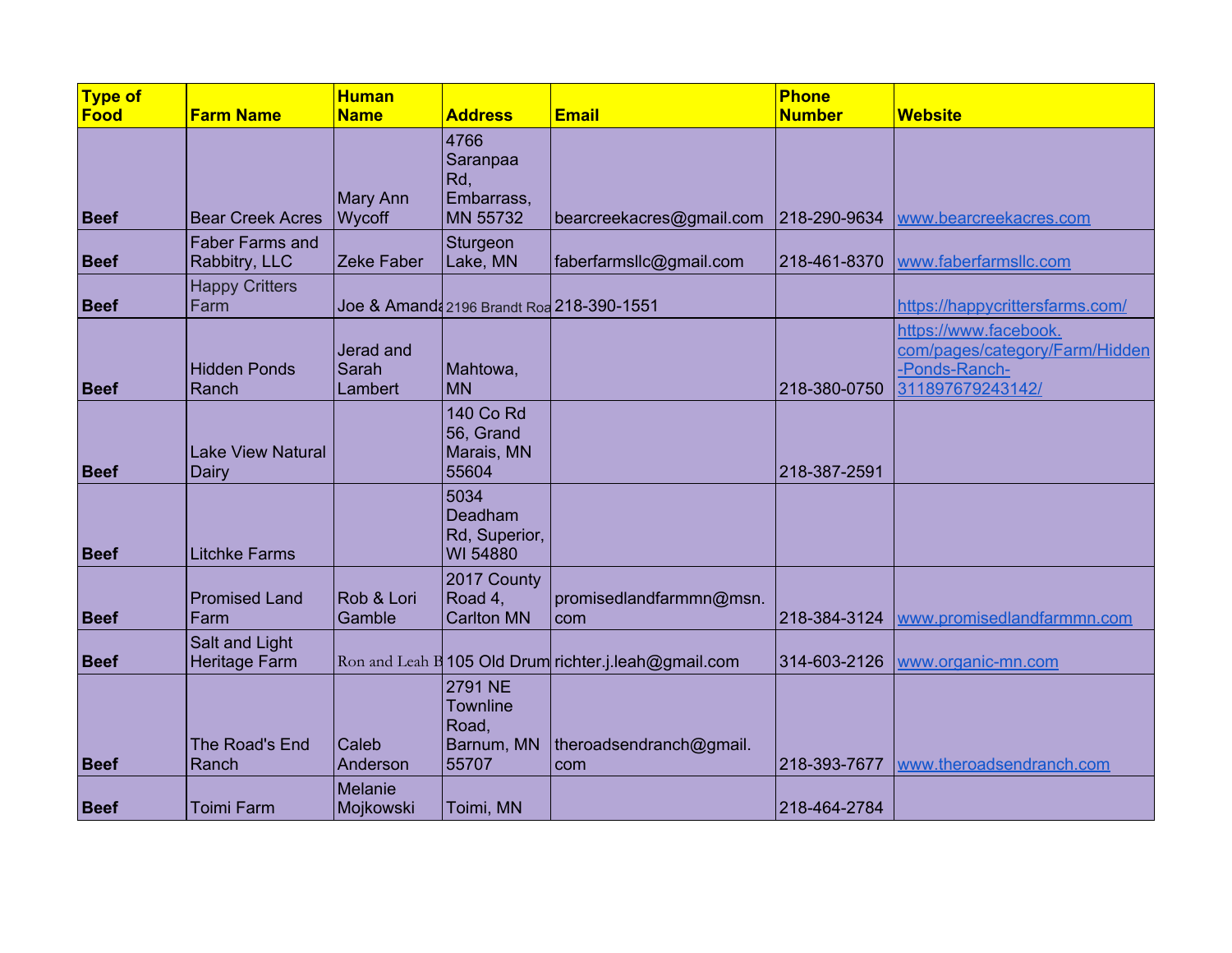| <b>Type of</b> |                                         | <b>Human</b>                         |                                                          |                                                                         | <b>Phone</b>  |                                 |
|----------------|-----------------------------------------|--------------------------------------|----------------------------------------------------------|-------------------------------------------------------------------------|---------------|---------------------------------|
| Food           | <b>Farm Name</b>                        | <b>Name</b>                          | <b>Address</b>                                           | <b>Email</b>                                                            | <b>Number</b> | <b>Website</b>                  |
| <b>Beef</b>    | <b>Wildforest Farm</b>                  | Quentin &<br><b>Diana</b><br>Uppgard | Lax Lake                                                 | wildforestfarm07@gmail.com 218-353-7568                                 |               |                                 |
| <b>Bread</b>   | Bread in the<br>Meadow                  | Elizabeth<br>Naglak                  | Meadowland<br>s, MN                                      | breadinthemeadow@gmail.<br>com                                          | 218-591-5498  | breadinthemeadow.weebly.com     |
| <b>Bread</b>   | Finnskogen Farm                         | Kaare Melby                          | 5782 Little<br>Marais Rd,<br>Finland, MN<br>55603        |                                                                         | 218-353-7623  | https://finnskogenfarm.com/     |
| <b>Chicken</b> | <b>Barefeet</b><br><b>Enterprises</b>   | Honor<br>Schauland                   | Finland, MN                                              |                                                                         | 218-353-7326  |                                 |
| <b>Chicken</b> | <b>Bear Creek Acres</b>                 | Mary Ann<br>Wycoff                   | 4766<br>Saranpaa<br>Rd,<br>Embarrass,<br><b>MN 55732</b> | bearcreekacres@gmail.com                                                | 218-290-9634  | www.bearcreekacres.com          |
| <b>Chicken</b> | <b>Faber Farms and</b><br>Rabbitry, LLC | Zeke Faber                           | Sturgeon<br>Lake, MN                                     | faberfarmslic@gmail.com                                                 | 218-461-8370  | www.faberfarmsllc.com           |
| <b>Chicken</b> | Finnskogen Farm                         | <b>Kaare Melby</b>                   | 5782 Little<br>Marais Rd,<br>Finland, MN<br>55603        |                                                                         | 218-353-7623  | https://finnskogenfarm.com/     |
| <b>Chicken</b> | <b>Happy Critters</b><br>Farm           |                                      |                                                          | Joe & Amanda 2196 Brandt Roa 218-390-1551                               |               | https://happycrittersfarms.com/ |
| <b>Chicken</b> | <b>Lake View Natural</b><br>Dairy       |                                      | <b>140 Co Rd</b><br>56, Grand<br>Marais, MN<br>55604     |                                                                         | 218-387-2591  |                                 |
| <b>Chicken</b> | <b>Promised Land</b><br>Farm            | Rob & Lori<br>Gamble                 | 2017 County<br>Road 4,<br><b>Carlton MN</b>              | promisedlandfarmmn@msn.<br>com                                          | 218-384-3124  | www.promisedlandfarmmn.com      |
| <b>Chicken</b> | <b>Rustic Pastures</b>                  |                                      |                                                          | Steve and Jer Two Harbors, MI steveandjennifer@rusticpastu 218-834-7014 |               | https://www.rusticpastures.com/ |
| <b>Chicken</b> | Salt and Light<br><b>Heritage Farm</b>  |                                      |                                                          | Ron and Leah B 105 Old Drum richter.j.leah@gmail.com                    | 314-603-2126  | www.organic-mn.com              |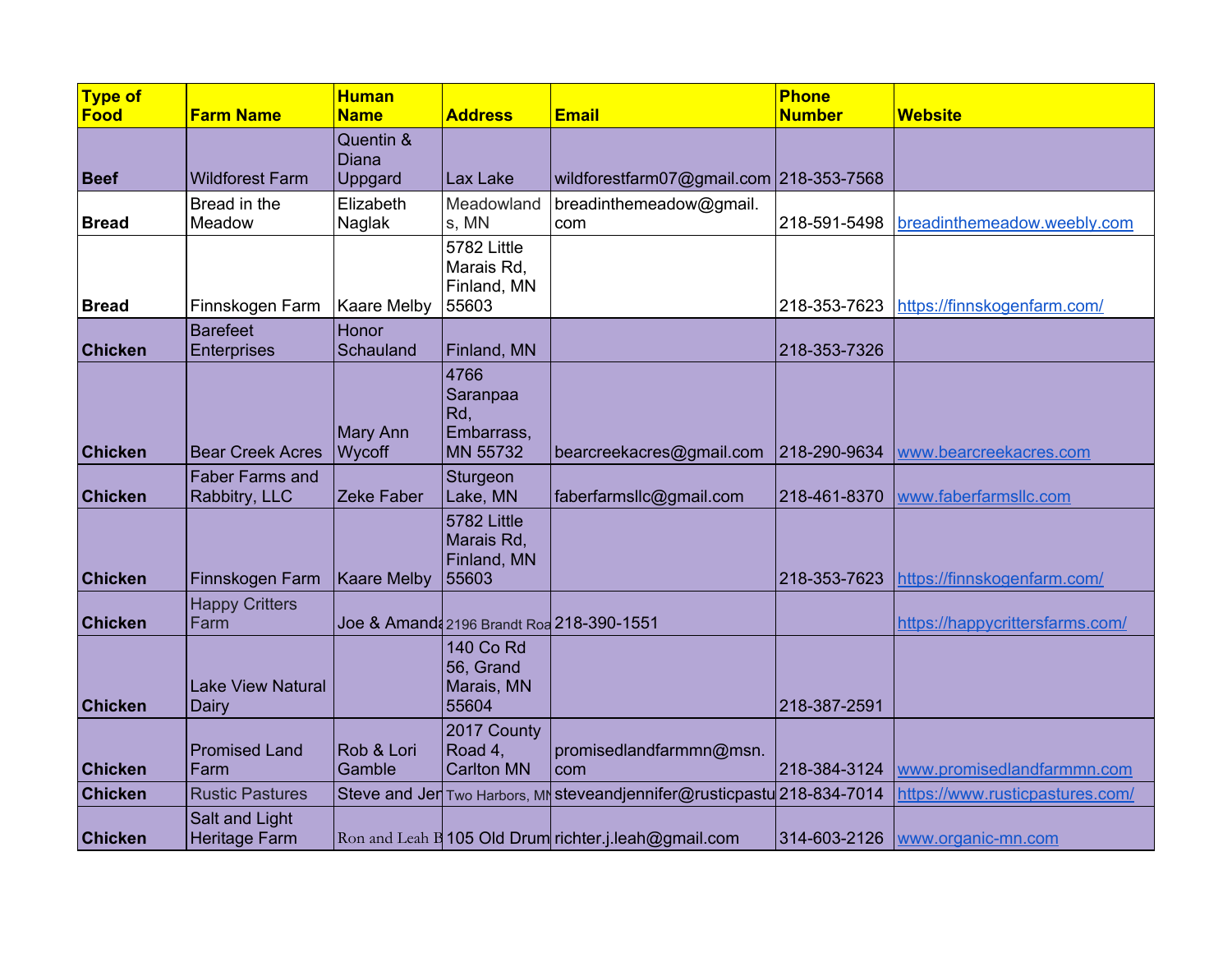| $\sqrt{\textsf{Type of}}$<br>Food | <b>Farm Name</b>                         | <b>Human</b><br><b>Name</b>   | <b>Address</b>                                                            | <b>Email</b>                             | <b>Phone</b><br><b>Number</b> | <b>Website</b>                             |
|-----------------------------------|------------------------------------------|-------------------------------|---------------------------------------------------------------------------|------------------------------------------|-------------------------------|--------------------------------------------|
| <b>CSA</b>                        | <b>Bruce Carman</b>                      | <b>Bruce</b><br>Carman        | 514 South<br>Ave, Carlton,<br>MN 55718                                    | colienvfarm@gmail.com ???                | 218-370-2005                  |                                            |
| <b>CSA</b>                        | <b>Bruce Carman's</b><br>Farm            | <b>Bruce</b><br>Carman        | 514 South<br>Ave, Carlton,<br>MN 55718                                    | colienvfarm@gmail.com ???   218-370-2005 |                               |                                            |
| <b>CSA</b>                        | Food Farm                                | Janaki<br>Fisher-Merritt   Mn | Wrenshall,                                                                |                                          | 218-384-4421                  | www.foodfarm.us                            |
| <b>CSA</b>                        | <b>Promised Land</b><br>Farm             | Rob & Lori<br>Gamble          | 2017 County<br>Road 4,<br><b>Carlton MN</b>                               | promisedlandfarmmn@msn.<br>com           | 218-384-3124                  | www.promisedlandfarmmn.com                 |
| <b>CSA</b>                        | Stone's Throw<br>Farm                    | Catherine<br>Canover          | Wrenshall,<br><b>MN</b>                                                   | stonesthrowmn@gmail.com                  | 218-269-9094                  | https://stonesthrowfarm.<br>wordpress.com/ |
| <b>Dairy</b>                      | <b>Dahl's Sunrise</b><br>Dairy           |                               | 12 Poplar<br>Drive,<br><b>Babbitt, MN</b><br>55706                        |                                          | 218-827-9999                  |                                            |
| <b>Dairy</b>                      | <b>Lake View Natural</b><br>Dairy        |                               | <b>140 Co Rd</b><br>56, Grand<br>Marais, MN<br>55604                      |                                          | 218-387-2591                  |                                            |
| <b>Duck</b>                       | Faber Farms and<br>Rabbitry, LLC         | Zeke Faber                    | Sturgeon<br>Lake, MN                                                      | faberfarmsllc@gmail.com                  | 218-461-8370                  | www.faberfarmsllc.com                      |
| <b>Eggs</b>                       | <b>Barefeet</b><br>Enterprises           | Honor<br>Schauland            | Finland, MN                                                               |                                          | 218-353-7326                  |                                            |
| <b>Eggs</b>                       | <b>Finland Farmer's</b><br><b>Market</b> |                               | <b>Clair Nelson</b><br>Center, 6866<br>Cramer Rd,<br>Finland, MN<br>55603 |                                          | 218-353-0300                  |                                            |
| <b>Eggs</b>                       | Finnskogen Farm                          | <b>Kaare Melby</b>            | 5782 Little<br>Marais Rd,<br>Finland, MN<br>55603                         |                                          |                               | 218-353-7623 https://finnskogenfarm.com/   |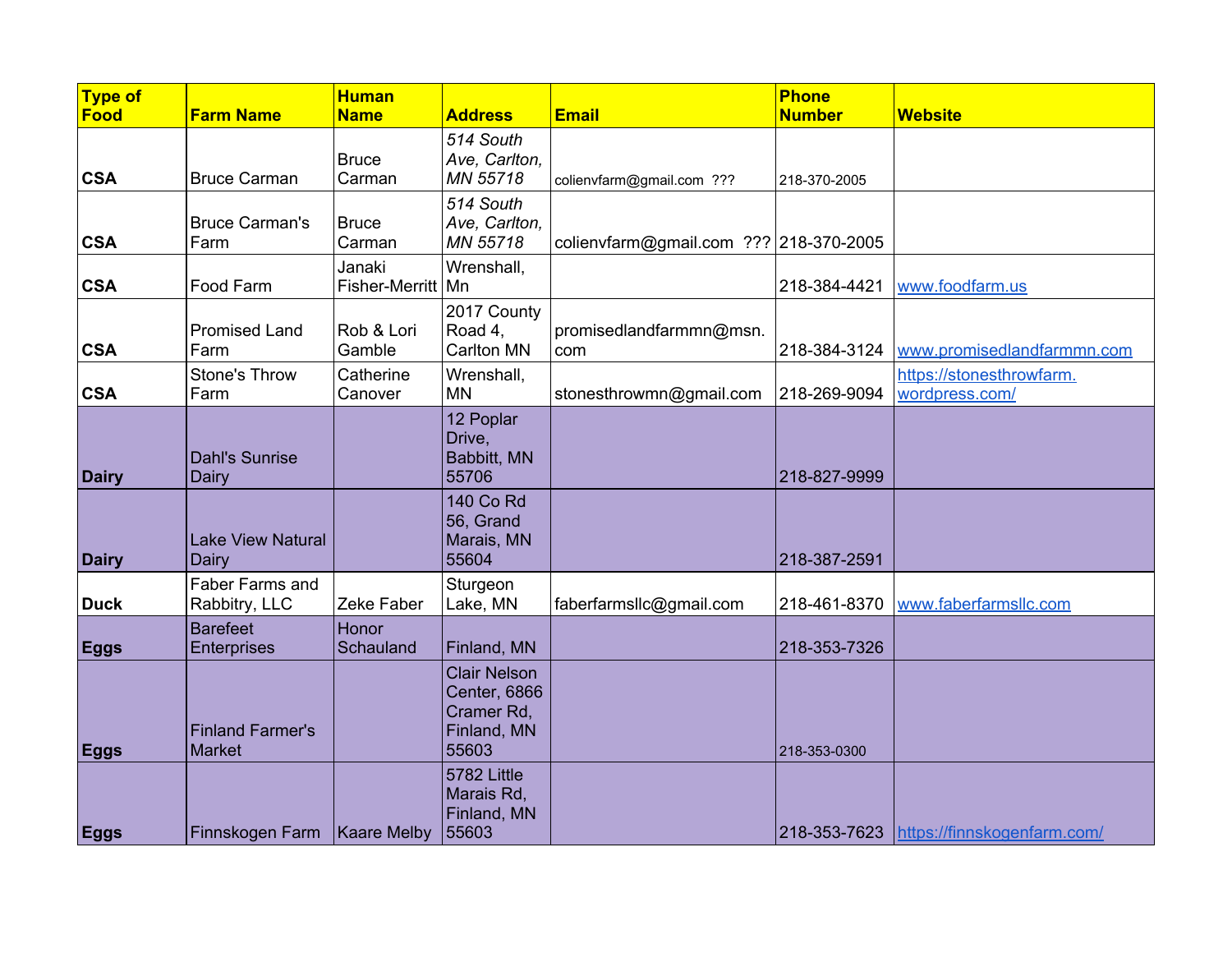| <b>Type of</b>                     |                                          | <b>Human</b>             |                                                                           |                                                                         | <b>Phone</b>  |                                                         |
|------------------------------------|------------------------------------------|--------------------------|---------------------------------------------------------------------------|-------------------------------------------------------------------------|---------------|---------------------------------------------------------|
| <b>Food</b>                        | <b>Farm Name</b>                         | <b>Name</b>              | <b>Address</b>                                                            | <b>Email</b>                                                            | <b>Number</b> | <b>Website</b>                                          |
| <b>Eggs</b>                        | <b>Lake View Natural</b><br>Dairy        |                          | <b>140 Co Rd</b><br>56, Grand<br>Marais, MN<br>55604                      |                                                                         | 218-387-2591  |                                                         |
| <b>Eggs</b>                        | Locally Laid Egg<br>Company              | <b>Brian</b><br>Amundson | Wrenshall                                                                 | jason@locallylaid.com                                                   | 952-688-1776  | https://locallylaid.com/                                |
| <b>Eggs</b>                        | <b>Sacred Sun</b><br><b>Organic Farm</b> | Celeste                  | 4796 Correll<br>Rd, Finland,<br><b>MN</b>                                 |                                                                         |               |                                                         |
| <b>Eggs</b>                        | Salt and Light<br><b>Heritage Farm</b>   |                          |                                                                           | Ron and Leah B 105 Old Drum richter.j.leah@gmail.com                    | 314-603-2126  | www.organic-mn.com                                      |
| <b>Eggs</b>                        | Sanvig Hog Farm                          | <b>Kris Sanvig</b>       | Esko, MN                                                                  | hogsrus5@msn.com                                                        | 218-393-2996  |                                                         |
| <b>Fiddlehead</b><br><b>Ferns</b>  | <b>Rustic Pastures</b>                   |                          |                                                                           | Steve and Jer Two Harbors, MN steveandjennifer@rusticpastu 218-834-7014 |               | https://www.rusticpastures.com/                         |
| <b>Fruit and</b><br>Veggies        | <b>Chelsea Morning</b><br>Farm           |                          | 2995<br>Highway 3,<br>MN 55616                                            | Two Harbors, chelseamorningfarm@gmail.<br>com                           | 218-834-0846  | chelseamorningfarm.weebly.com                           |
| <b>Fruit and</b><br>Veggies        | <b>Clover Valley</b><br>Farms            |                          | Duluth, MN                                                                | info@clovervalleyfarms.com                                              | 218-525-0094  | clovervalleyfarms.com                                   |
| <b>Fruit and</b><br>Veggies        | <b>Creaking Tree</b><br>Farm             |                          | Lusten, MN                                                                | creakingtree@gmail.com                                                  |               | www.facebook.com/Creaking-<br>Tree-Farm-978085028886914 |
| <b>Fruit and</b><br><b>Veggies</b> | <b>Finland Co-op</b>                     |                          | 6648 MN-1,<br>Finland, MN<br>55603                                        |                                                                         | 218-353-7389  | www.facebook.<br>com/agroecologycenter                  |
| <b>Fruit and</b><br><b>Veggies</b> | <b>Finland Farmer's</b><br><b>Market</b> |                          | <b>Clair Nelson</b><br>Center, 6866<br>Cramer Rd,<br>Finland, MN<br>55603 |                                                                         | 218-353-0300  |                                                         |
| <b>Fruit and</b><br>Veggies        | <b>Little Waldo Farm</b>                 |                          |                                                                           | 1845 Waldo Rd Two Harbors, MN                                           |               | http://littlewaldofarm.com/                             |
| <b>Fruit and</b><br><b>Veggies</b> | Maple Hill Farm &<br>Sugarbush           |                          |                                                                           | 321 County Road 60, Grand Marais, MN 556 218-370-9344                   |               |                                                         |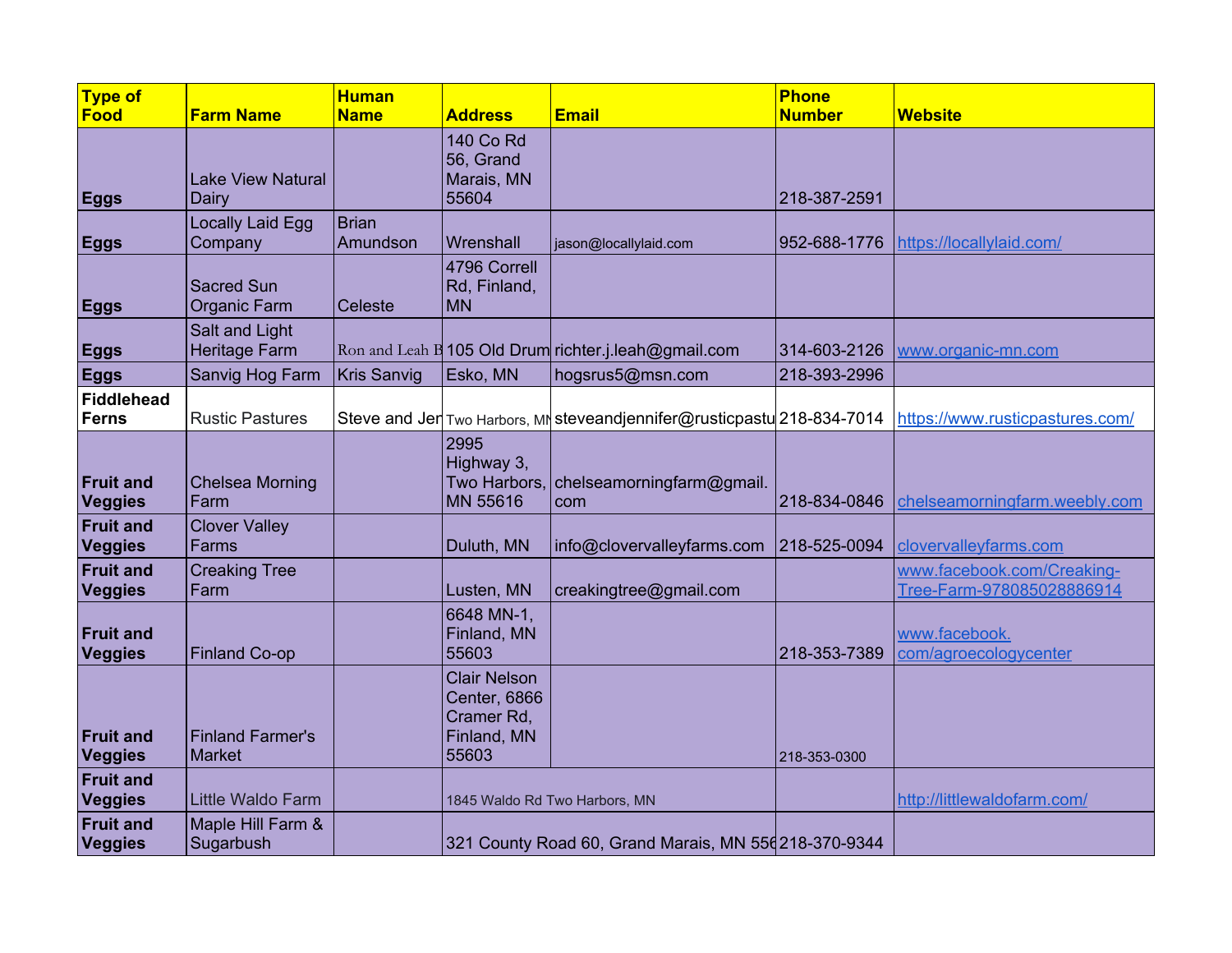| <b>Type of</b><br>Food                    | <b>Farm Name</b>                                  | <b>Human</b><br><b>Name</b> | <b>Address</b>                                             | <b>Email</b>                      | <b>Phone</b><br><b>Number</b> | <b>Website</b>                         |
|-------------------------------------------|---------------------------------------------------|-----------------------------|------------------------------------------------------------|-----------------------------------|-------------------------------|----------------------------------------|
| <b>Fruit and</b><br><b>Veggies</b>        | New Song Farm                                     |                             |                                                            | 1971 Waldo Rnewsongfarm@gmail.com |                               |                                        |
| <b>Fruit and</b><br>Veggies               | Round River Farm Lise Abazs                       | David and                   | 5879 Nikolai<br>Rd, Finland,<br>MN 55603                   |                                   | 218-353-7736                  | www.round-river.com                    |
| <b>Fruit and</b><br><b>Veggies</b>        | <b>Skunk Creek Farm</b>                           |                             |                                                            | 7620 Condor Ro cturnboom@mac.com  | 218-343-9060                  | http://www.skunkcreekfarm.net/         |
| <b>Grain and</b><br><b>Flour</b>          | <b>Homestead Mills</b>                            |                             | 221 N River<br>St, Cook, MN<br>55723                       |                                   | 800-652-5233                  | www.homesteadmills.com                 |
| <b>Herbs</b>                              | <b>Little Waldo Farm</b>                          |                             |                                                            | 1845 Waldo Rd Two Harbors, MN     |                               | http://littlewaldofarm.com/            |
| Lake<br><b>Superior</b><br><b>Herring</b> | <b>Clinton Maxwell's</b><br>Commercial<br>Fishing | Clinton<br>Maxwell          | Beaver Bay,<br><b>MN</b>                                   |                                   | 218-220-8729                  |                                        |
| Lake<br><b>Superior</b><br><b>Herring</b> | Dahl's<br>Commercial<br>Fishing                   | <b>Steven Dahl</b>          | Knife River,<br><b>MN</b>                                  |                                   |                               |                                        |
| Lake<br><b>Superior</b><br><b>Herring</b> | Jason Bradley                                     | Jason<br><b>Bradley</b>     | Castle<br>Danger, MN                                       |                                   |                               |                                        |
| Lake<br><b>Superior</b><br><b>Herring</b> | Jason Bradley's<br>Commercial<br>Fishing          | Jason<br><b>Bradley</b>     | <b>Stewart</b><br>River, MN                                |                                   |                               |                                        |
| Lake<br><b>Superior</b><br><b>Herring</b> | <b>Sve's Commercial</b><br>Fishing                | Eric Sve                    | Castle Danger, MN                                          |                                   | 218-226-4735                  |                                        |
| Lamb                                      | <b>Promised Land</b><br>Farm                      | Rob & Lori<br>Gamble        | 2017 County<br>Road 4,<br><b>Carlton MN</b>                | promisedlandfarmmn@msn.<br>com    | 218-384-3124                  | www.promisedlandfarmmn.com             |
| Lamb                                      | The Road's End<br>Ranch                           | Caleb<br>Anderson           | 2791 NE<br><b>Townline</b><br>Road,<br>Barnum, MN<br>55707 | theroadsendranch@gmail.<br>com    |                               | 218-393-7677  www.theroadsendranch.com |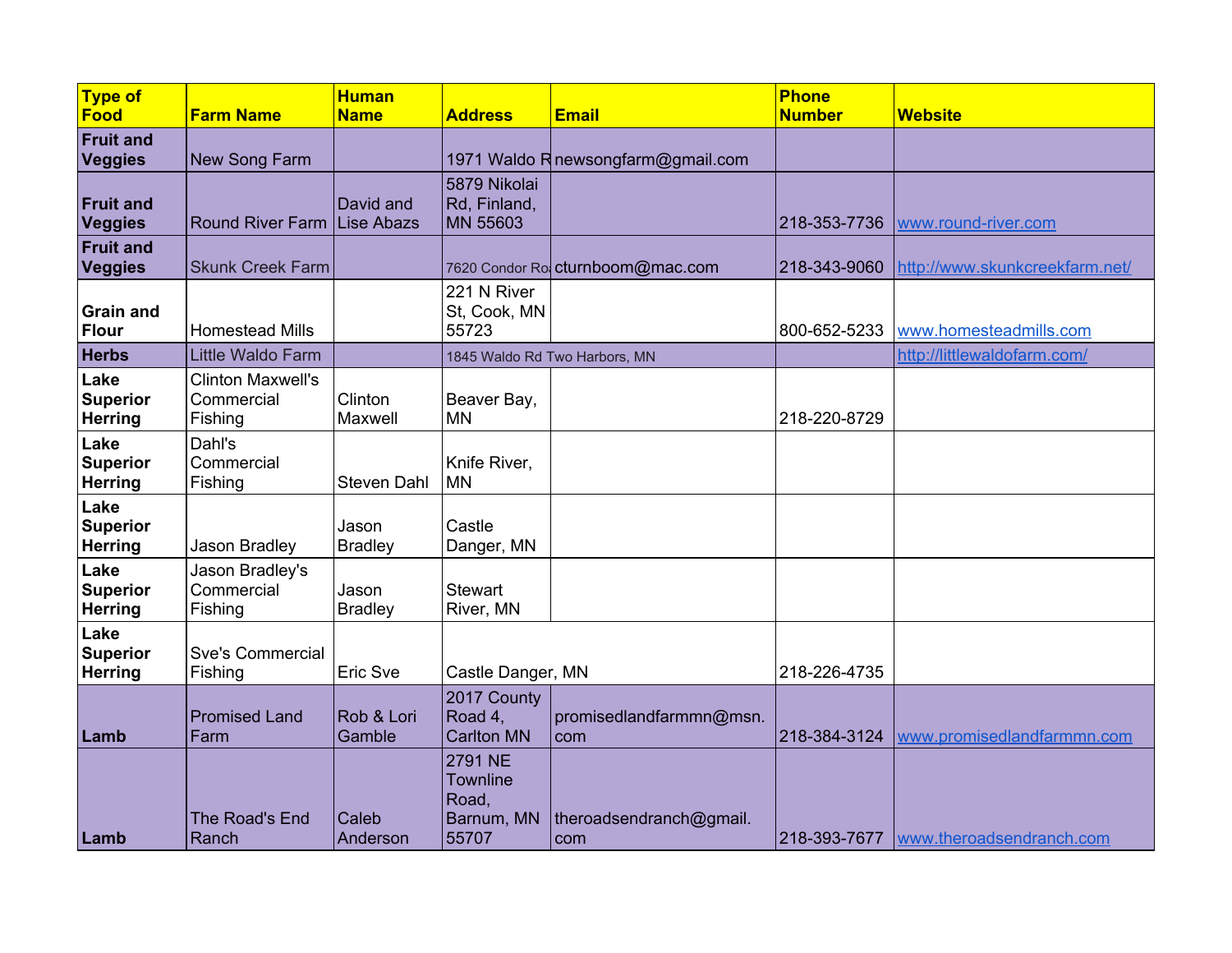| Type of                     |                                             | <b>Human</b>                    |                                                          |                                                                         | <b>Phone</b>  |                                        |
|-----------------------------|---------------------------------------------|---------------------------------|----------------------------------------------------------|-------------------------------------------------------------------------|---------------|----------------------------------------|
| <b>Food</b>                 | <b>Farm Name</b>                            | <b>Name</b>                     | <b>Address</b>                                           | <b>Email</b>                                                            | <b>Number</b> | <b>Website</b>                         |
|                             | Maple Syrup Finland Co-op                   |                                 | 6648 MN-1,<br>Finland, MN<br>55603                       |                                                                         | 218-353-7389  | www.facebook.<br>com/agroecologycenter |
| Maple Syrup Company         | Minnesota Syrup                             | Paul and<br>Arica<br>Sutherland |                                                          | 5669 West Park Hill Road, Finland MN, 5560218-353-7514                  |               | https://www.mnsyrup.com                |
| Maple Syrup Syrup Co.       | Sawtooth<br><b>Mountain Maple</b>           |                                 | Lutsen, MN                                               |                                                                         |               | sawtoothmaple.com                      |
| Pork                        | <b>Bear Creek Acres</b>                     | Mary Ann<br>Wycoff              | 4766<br>Saranpaa<br>Rd,<br>Embarrass,<br><b>MN 55732</b> | bearcreekacres@gmail.com                                                | 218-290-9634  | www.bearcreekacres.com                 |
| Pork                        | <b>Faber Farms and</b><br>Rabbitry, LLC     | Zeke Faber                      | Sturgeon<br>Lake, MN                                     | faberfarmsllc@gmail.com                                                 | 218-461-8370  | www.faberfarmsllc.com                  |
| <b>Pork</b>                 | <b>Happy Critters</b><br>Farm               |                                 | Joe & Amanda 2196 Brandt Roa 218-390-1551                |                                                                         |               | https://happycrittersfarms.com/        |
| Pork                        | <b>Rustic Pastures</b>                      |                                 |                                                          | Steve and Jer Two Harbors, MN steveandjennifer@rusticpastu 218-834-7014 |               | https://www.rusticpastures.com/        |
| Pork                        | Salt and Light<br><b>Heritage Farm</b>      |                                 |                                                          | $\vert$ Ron and Leah B 105 Old Drum richter.j.leah@gmail.com            | 314-603-2126  | www.organic-mn.com                     |
| Pork                        | <b>Toimi Farm</b>                           | Melanie<br>Mojkowski            | Toimi, MN                                                |                                                                         | 218-464-2784  |                                        |
| <b>Rabbit</b>               | Faber Farms and<br>Rabbitry, LLC            | Zeke Faber                      | Sturgeon<br>Lake, MN                                     | faberfarmsllc@gmail.com                                                 | 218-461-8370  | www.faberfarmsllc.com                  |
| Strawberrie<br>$\mathbf{s}$ | <b>Spectrum Farm</b><br><b>Strawberries</b> |                                 | 2332 County<br>Road 4,<br><b>Carlton MN</b><br>55718     | info@spectrumfarmstrawberr<br>jes.com                                   | 218-389-6265  | spectrumfarmstrawberries.com           |
| <b>Turkey</b>               | <b>Happy Critters</b><br>Farm               |                                 | Joe & Amand 2196 Brandt Roa 218-390-1551                 |                                                                         |               | https://happycrittersfarms.com/        |
| <b>Turkey</b>               | Salt and Light<br>Heritage Farm             |                                 |                                                          | Ron and Leah B 105 Old Drum richter.j.leah@gmail.com                    | 314-603-2126  | www.organic-mn.com                     |
| <b>Wild Ramps</b>           | Rustic Pastures                             |                                 |                                                          | Steve and Jer Two Harbors, MN steveandjennifer@rusticpastu 218-834-7014 |               | https://www.rusticpastures.com/        |